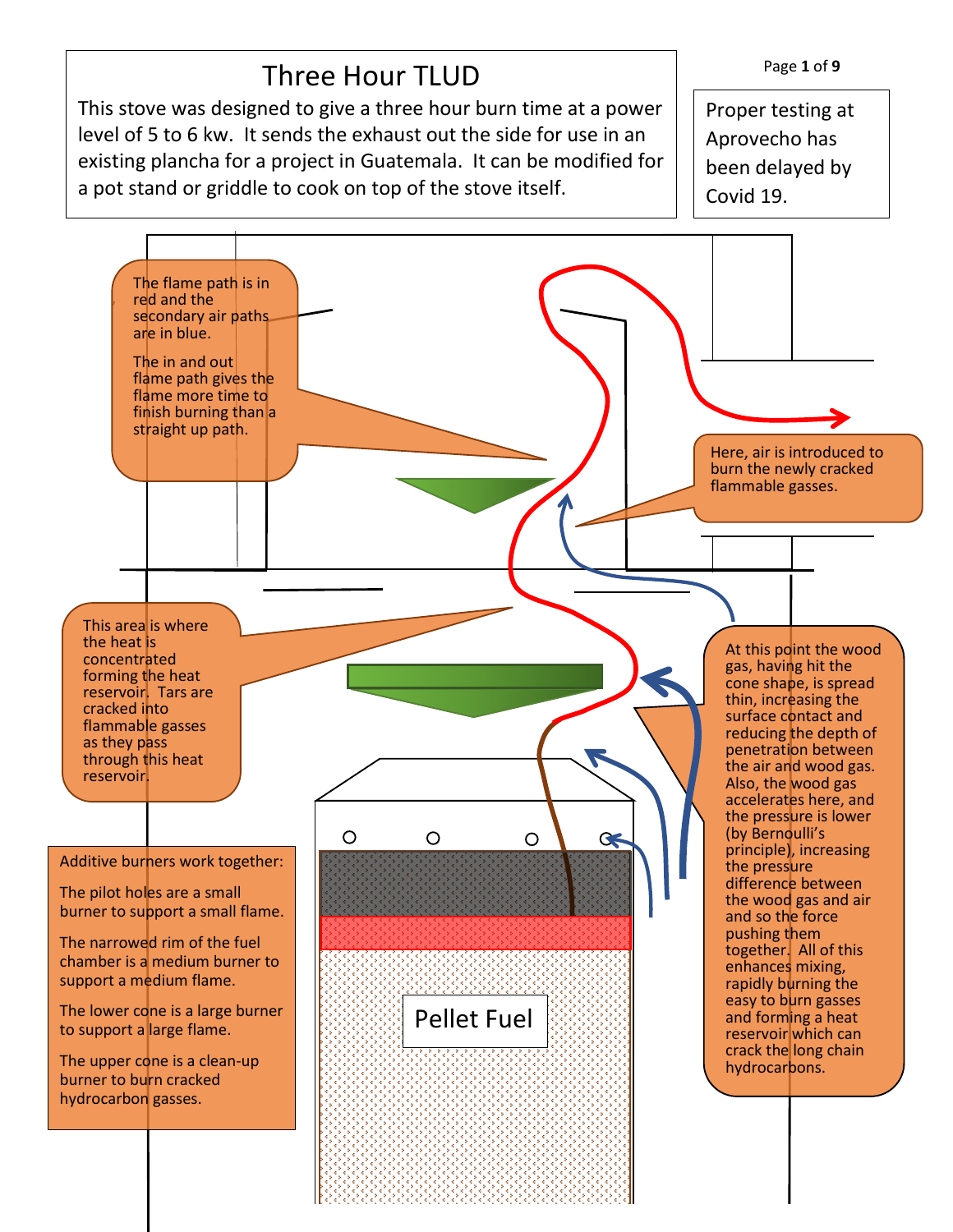Shown is the combustor with the top removed to show the flame. With the top in place the hot gasses will go over the top of the inner cylinder, down the anulus opening and out through the chimney.

Shown is a moderate power level flame (~5-6 kw). Increasing forced primary air can considerably increase the flame size and power level. Forced secondary air is not required because the burner is good enough that it can burn the extra wood gas. Too much forced primary air can make a flame so hot it could damage the stove, and yet produce no smoke to warn the cook. A small fan is appropriate. The proper size for the fan will be determined at Aprovecho. Note no soot on this third burn in the stove.

This view shows the entire stove. Visible are the chimney connector (Designed to feed an existing plancha for a project in Guatemala), the secondary air entrance holes, the primary air control lever, and the small plastic fan I am using for forced primary air testing.

Fuel type: soft wood pellets Fuel load: 7 kg (15.7 lb) Burn time: 3 hr 11 min Power level: ~6 kw Smoke: none Soot: only nonflammable ash Char: saved, not burned Turn-down: stable from low natural draft to high forced primary air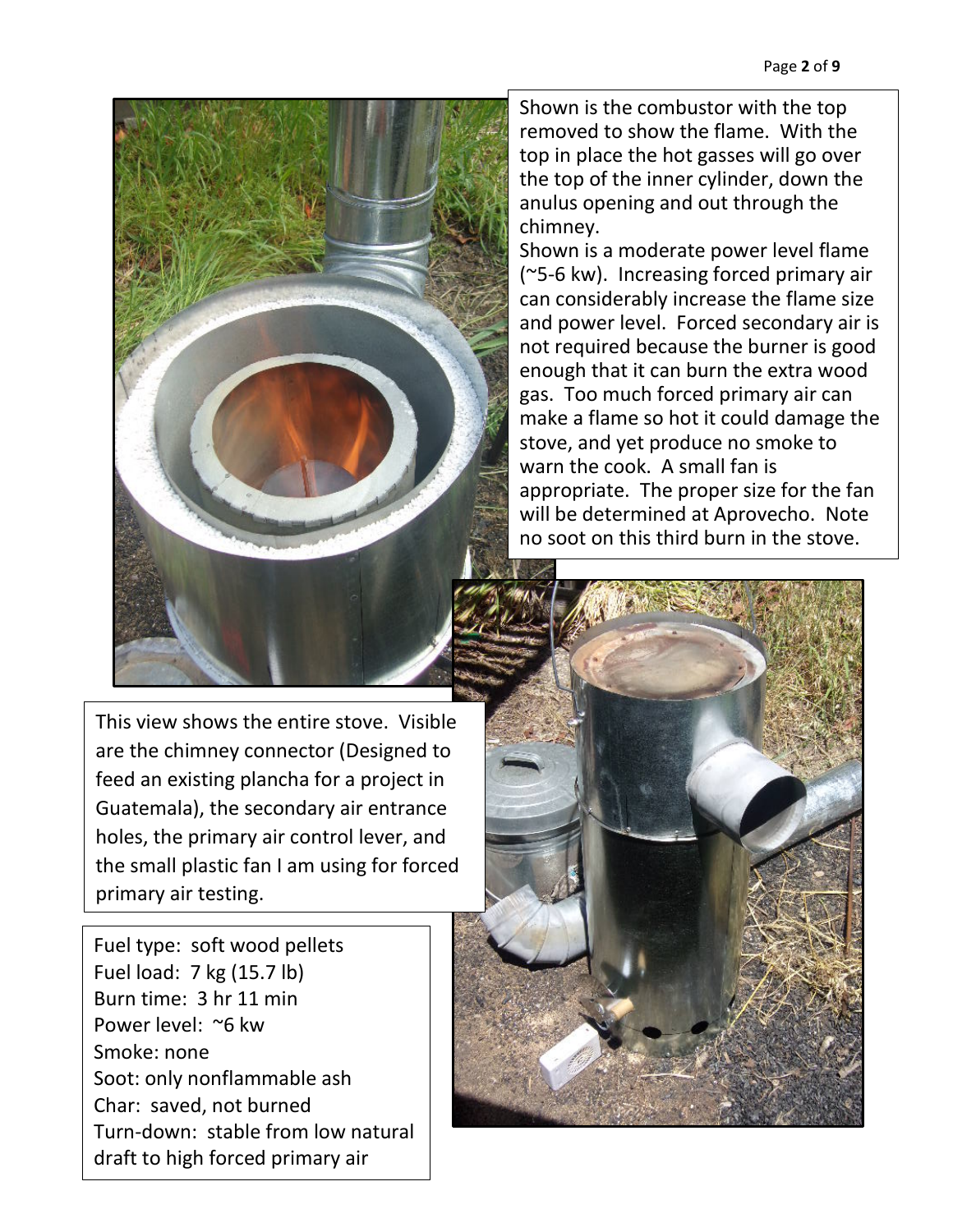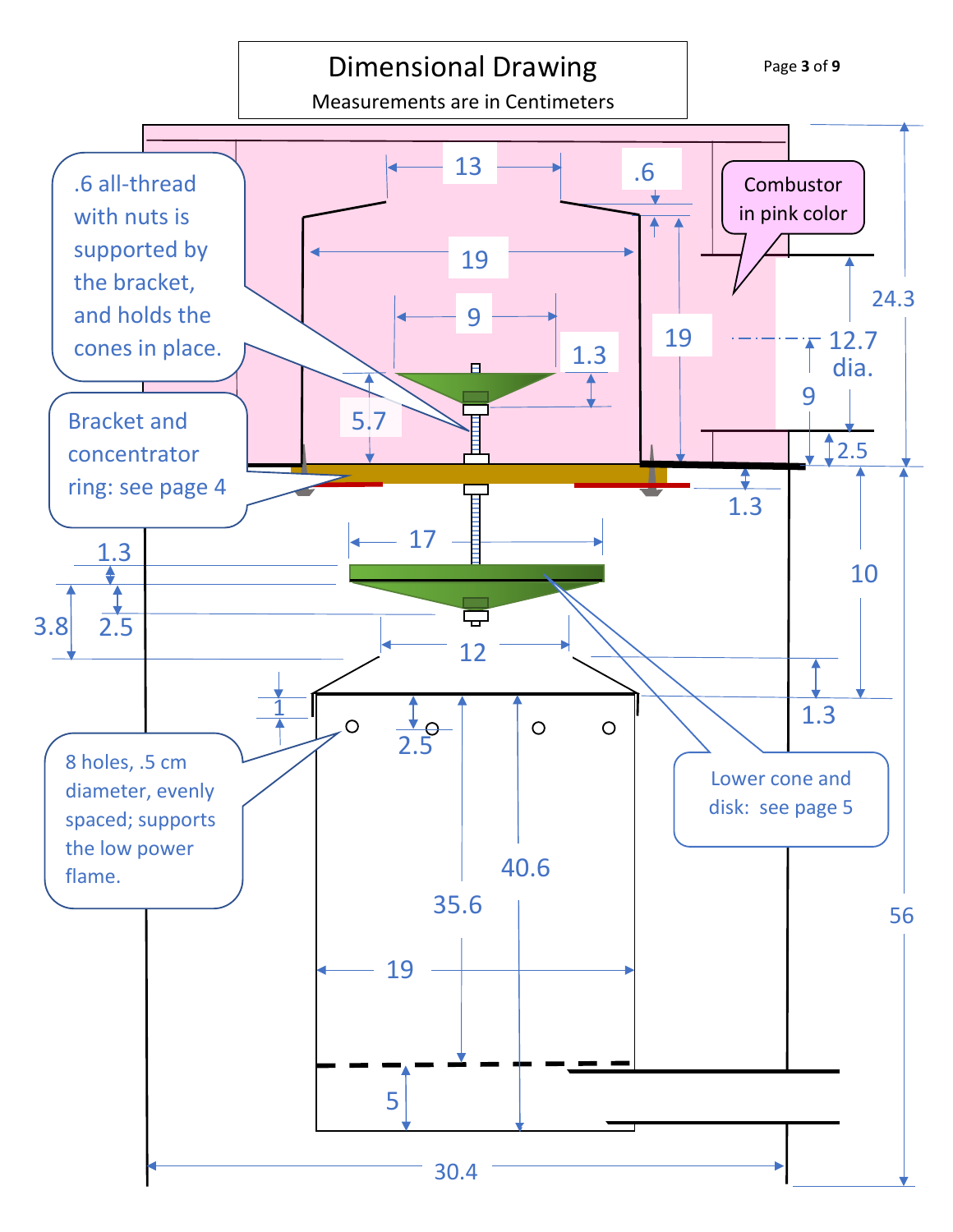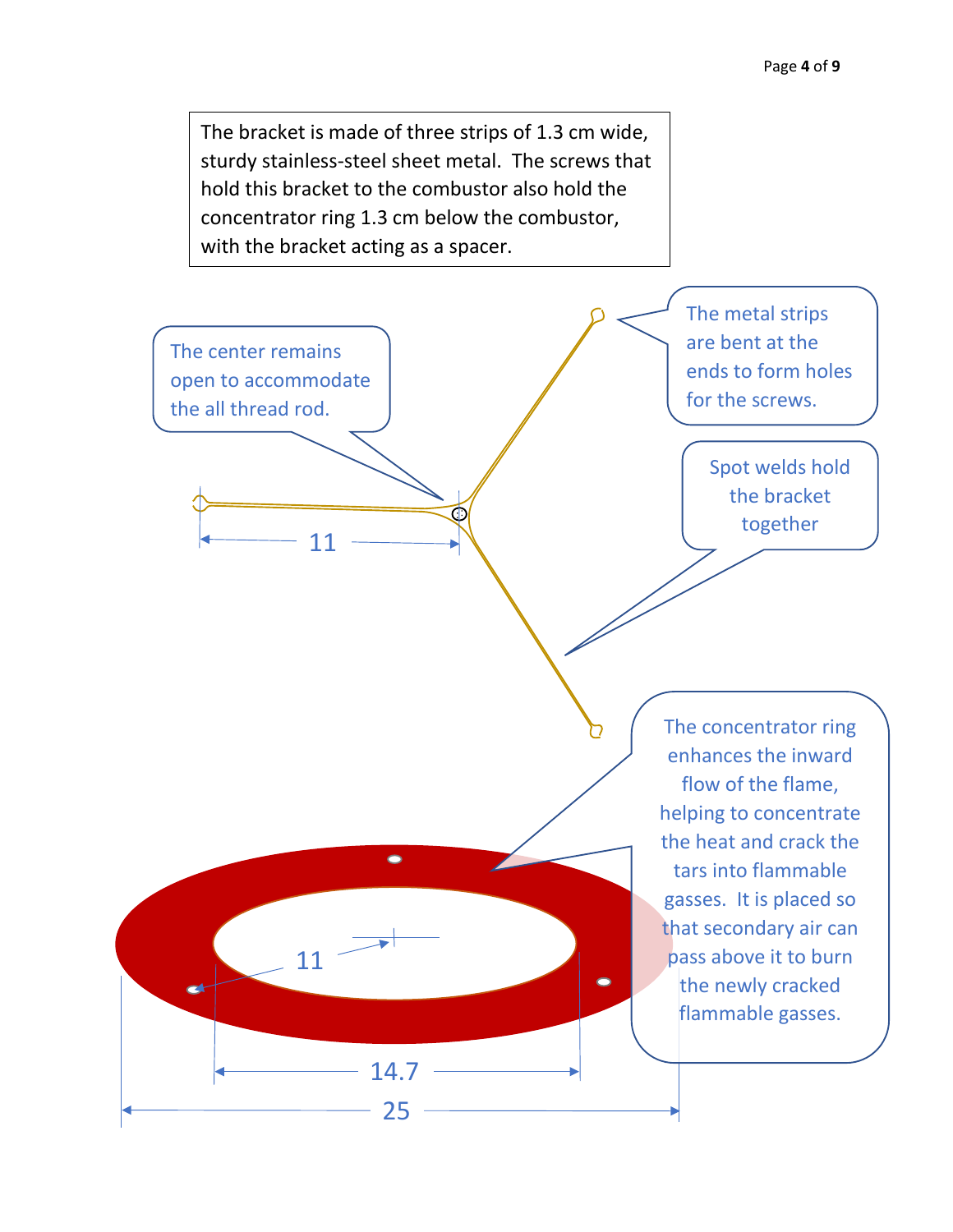It is very important that the lower cone remain level to avoid a one-sided flame. It is supported by a disk to keep it straight. The disk may be mounted adjacent to the cone or at the top of the short cylindrical section.



The best conditions for mixing the wood gas and secondary air are at the outside edge of the cone. The short cylindrical section holds the wood gas at that best location for a longer time to increase mixing.

This part can be made of a ceramic for a longer life span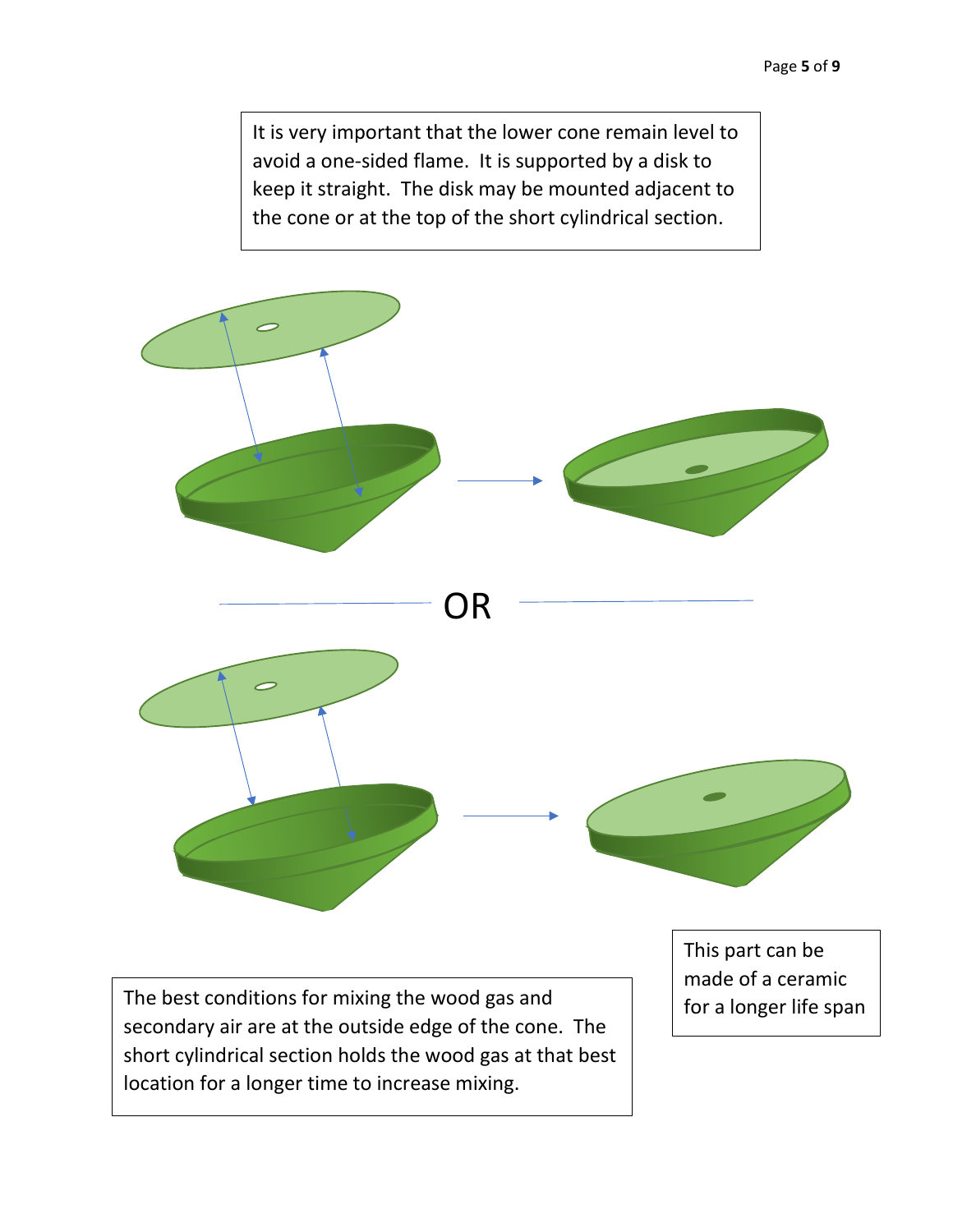Operated as a natural draft stove, a full 3-hour load of fuel will have to much flow resistance for the primary air to effectively rise through the fuel, resulting in a very low power level. Forced primary air is needed to get higher power flames. The power level can be considerably increased with stronger forced primary air. The burner is good enough to burn the extra wood gas. No forced secondary air is needed.



A smaller fuel load can be operated as natural draft; the fuel must however be raised to the top of the fuel chamber on a raised grate. A simple grate and support stand system works well for this.

A small load of fuel at the bottom of the fuel chamber allows the gas to cool, and burns dirty with no turn-down.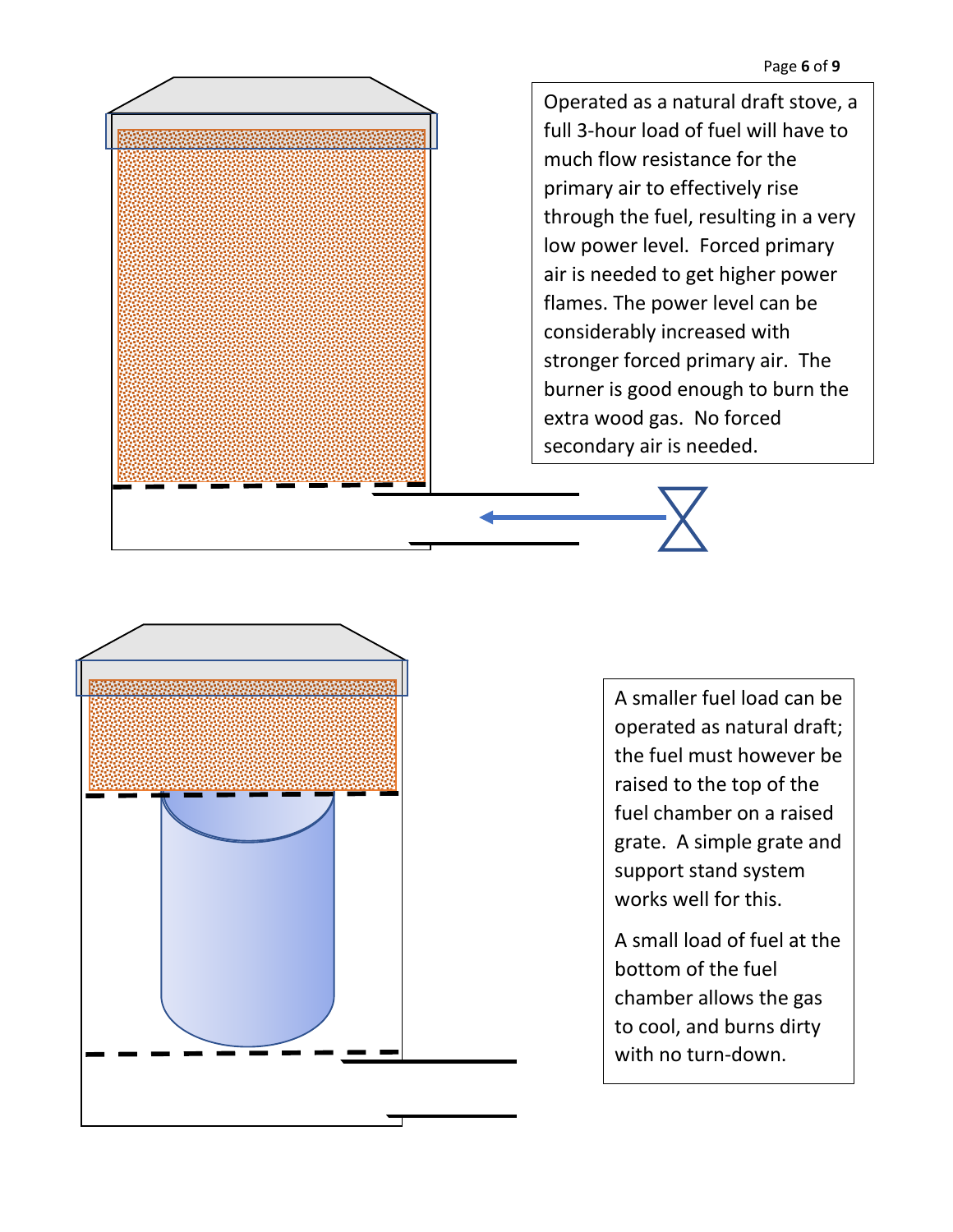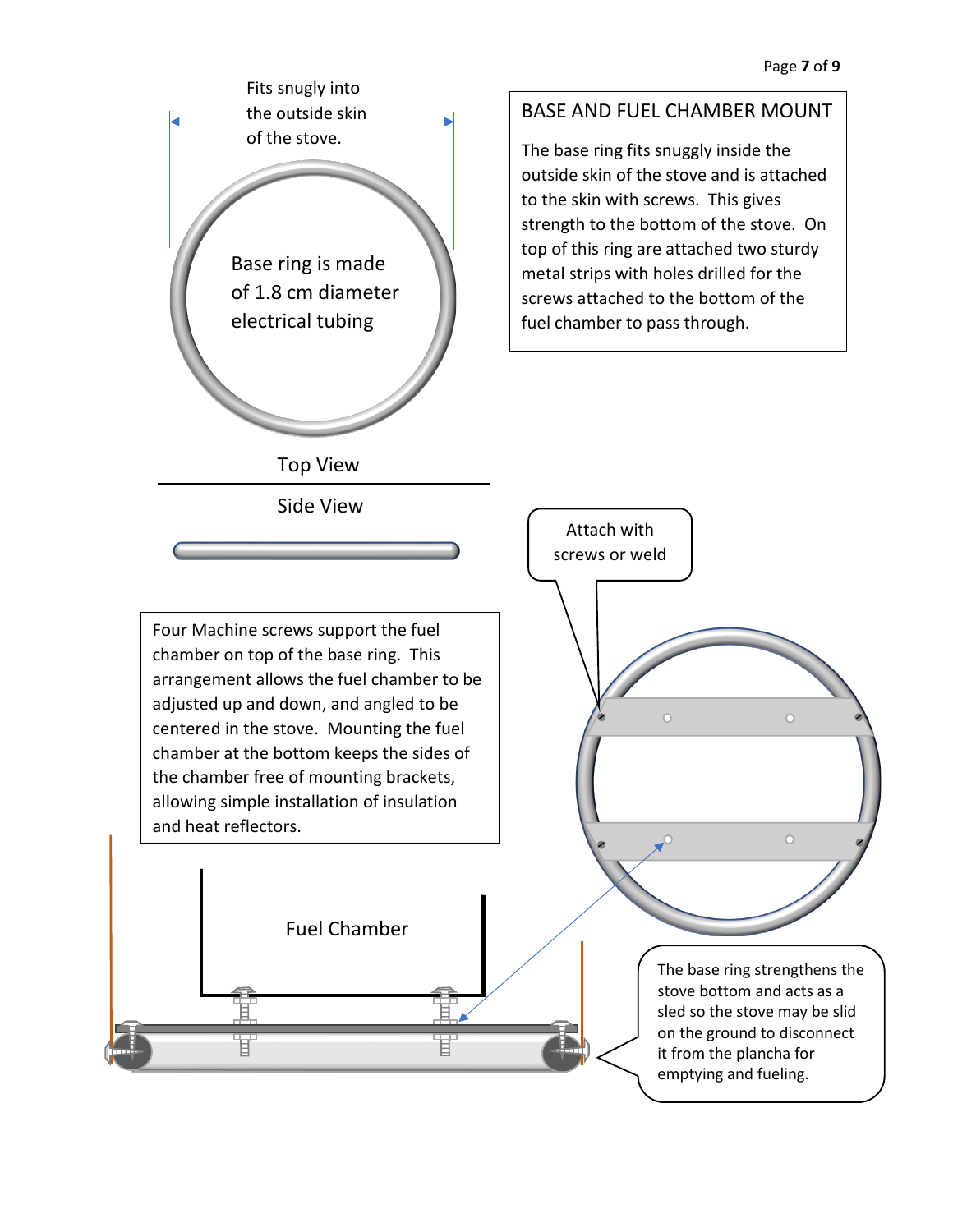The old stove needed to have the combustor held above the fuel reactor while starting the fire. This stove does not need this, the combustor can be put down on the fuel reactor immediately upon igniting the flame. The legs need to be tall enough to give clearance to the cone when the combustor is set on the ground, and angled to center the combustor as it is placed onto the fuel reactor.



The lower handle makes it easy to turn the stove over to empty the char. Lifting the whole fuel reactor is safer than removing and handling the hot fuel chamber, since all hot parts remain insulated inside, lessening the possibility of burning someone.